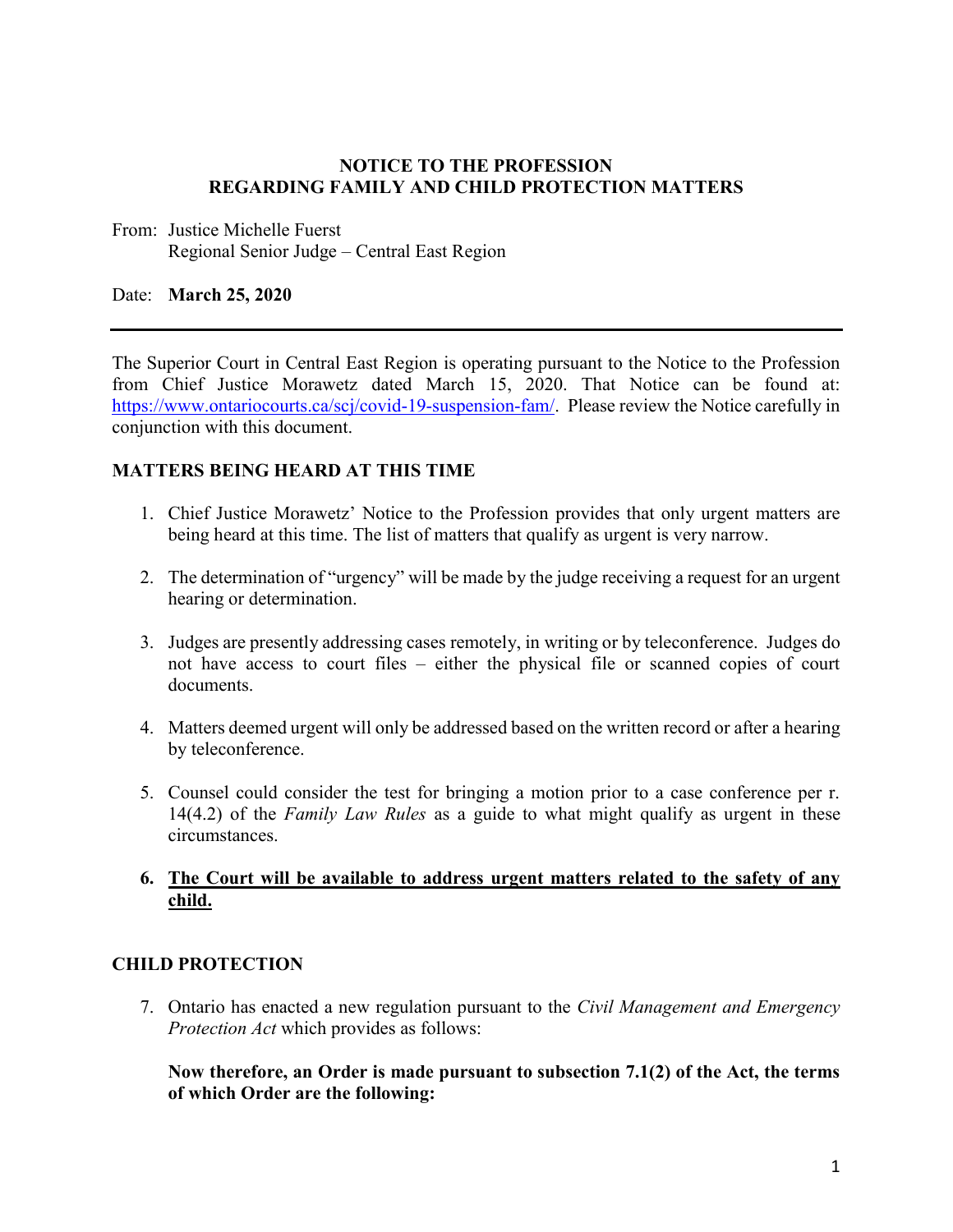- 1. Any provision of any statute, regulation, rule, by-law or Order of the government of Ontario establishing any limitation period shall be suspended for the duration of the emergency, and the suspension shall be retroactive to Monday, March 16, 2020.
- 2. Any provision of any statute, regulation, rule, by-law or order of the Government of Ontario establishing any period of time within which any step must be taken in any proceeding in Ontario, including any intended proceeding, shall, subject to the discretion of the court, tribunal or other decision-maker responsible for the proceeding, be suspended for the duration of the emergency, and the suspension shall be retroactive to March 16, 2020.
- 8. All child protection matters are adjourned to June 1, 2020 including matters that were adjourned on or after March 16, 2020 to a fixed date. **Existing Orders to continue**.
- 9. Teleconference hearings set up under the suspension protocol on or after March 16, 2020 shall continue as scheduled.
- 10. The June 1, 2020 date is a place holder date; it is not expected that all child protection matters will be called in that day. The court will be setting up a Return to Operations (RO) Scheduling Court to triage and set new dates for child protection matters; the date for the RO Scheduling Court is to be determined following direction from the Chief Justice.
- 11. The Children's Aid Society is requested to prepare a draft endorsement regarding the above adjournments. The draft endorsement can be sent to with the court without a 14B motion by e-mailing a copy of the endorsement to applicable generic e-mail box set out below. The signed endorsements will then be forwarded to the applicable local Children's Aid Society and counsel; if a party does not have counsel, the CAS is requested to provide the endorsement to those parties.

| Centre                         | <b>Generic Mailbox</b>         |
|--------------------------------|--------------------------------|
| Oshawa                         | Oshawa.scj.tc@ontario.ca       |
| Newmarket                      | Newmarket.scj.tc@ontario.ca    |
| Barrie & Bracebridge           | Barrie.scj.tc@ontario.ca       |
| Peterborough, Lindsey, Cobourg | Peterborough.scj.tc@ontario.ca |

- 12. Any **filing deadlines** previously set for scheduled matters are no longer in effect. New filing deadlines will be set at the applicable Return to Operations Scheduling Court.
- 13. All **5-day** hearings after the removal of a child, and first returns of status review applications, **shall be treated as urgent matters** in accordance with this Notice to the Profession. [\(https://www.ontariocourts.ca/scj/covid-19-suspension-fam/\)](https://www.ontariocourts.ca/scj/covid-19-suspension-fam/). Advance leave is not required for these matters and a date can be set through the trial coordinator.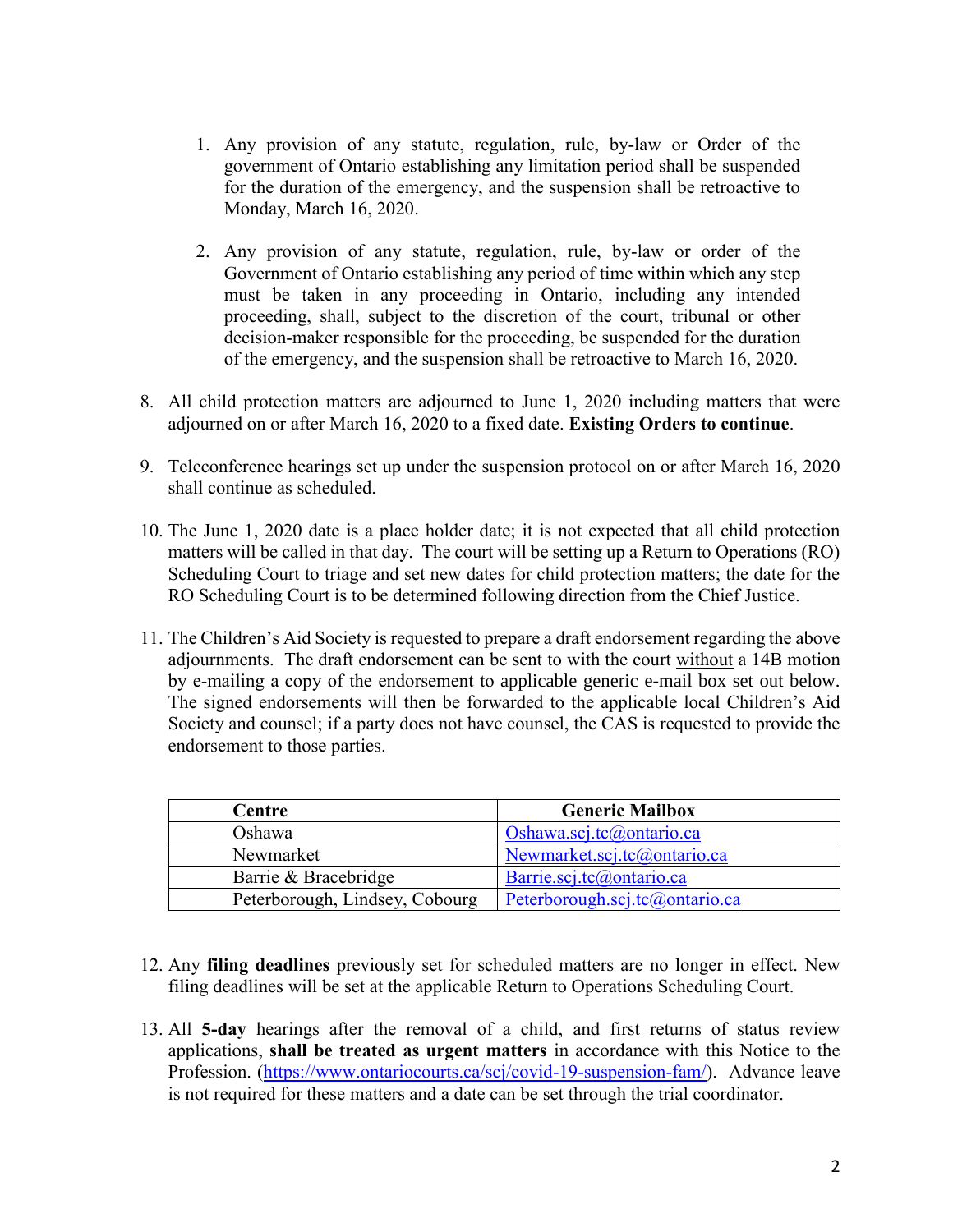14. **Any other child protection matter** may be brought to court even if already adjourned to June 1, 2020 upon a judge granting leave on the basis of urgency. Where a party regards a matter as urgent, that party must follow the process for urgent matters set out below. If determined to be urgent, a judge will be assigned and a hearing by teleconference will be arranged by the Trial Coordinator.

# **FAMILY MATTERS**

- 1. All family matters are adjourned *sine die* including matters that were adjourned on or after March 16, 2020 to a fixed date. **Existing Orders to continue**.
- 2. Teleconference hearings on urgent matters set up under the suspension protocol on or after March 16, 2020 shall continue as scheduled.
- 3. The court will be setting up a Return to Operations (RO) Scheduling Court to triage and set new dates for all family matters; the date for the RO Scheduling Court is to be determined following direction from the Chief Justice.

# **URGENT MATTERS (FAMILY AND CHILD PROTECTION)**

- 4. If you believe that a matter meets the threshold for urgency, you must submit a request for a hearing to the court by 14B motion on notice to all parties. You should identify who the case management judge was (if you know) and/or if a specific judge has more familiarity with your matter.
- 5. **Requests for an urgent hearing and any other court documents in relation thereto shall be filed by e-mail by sending them to the following generic e-mail**:

| <b>Centre</b>                  | <b>Generic Mailbox</b>         |
|--------------------------------|--------------------------------|
| Oshawa                         | Oshawa.scj.tc@ontario.ca       |
| Newmarket                      | Newmarket.scj.tc@ontario.ca    |
| Barrie & Bracebridge           | Barrie.scj.tc@ontario.ca       |
| Peterborough, Lindsey, Cobourg | Peterborough.scj.tc@ontario.ca |

- 6. The e-mail box will be checked regularly by the Trial Coordinator who is also working remotely. The TC will forward your request to the duty judge who will determine whether the matter is urgent. If the matter is urgent a teleconference hearing will be scheduled. The hearing may be in writing or by teleconference as the judge may determine.
- **7.** All materials both for the 14B request for urgency and for the hearing itself must be brief (10MB in total in accordance with the Notice of the Chief Justice) unless otherwise ordered by the judge. If the judge requires more information, he or she will request same.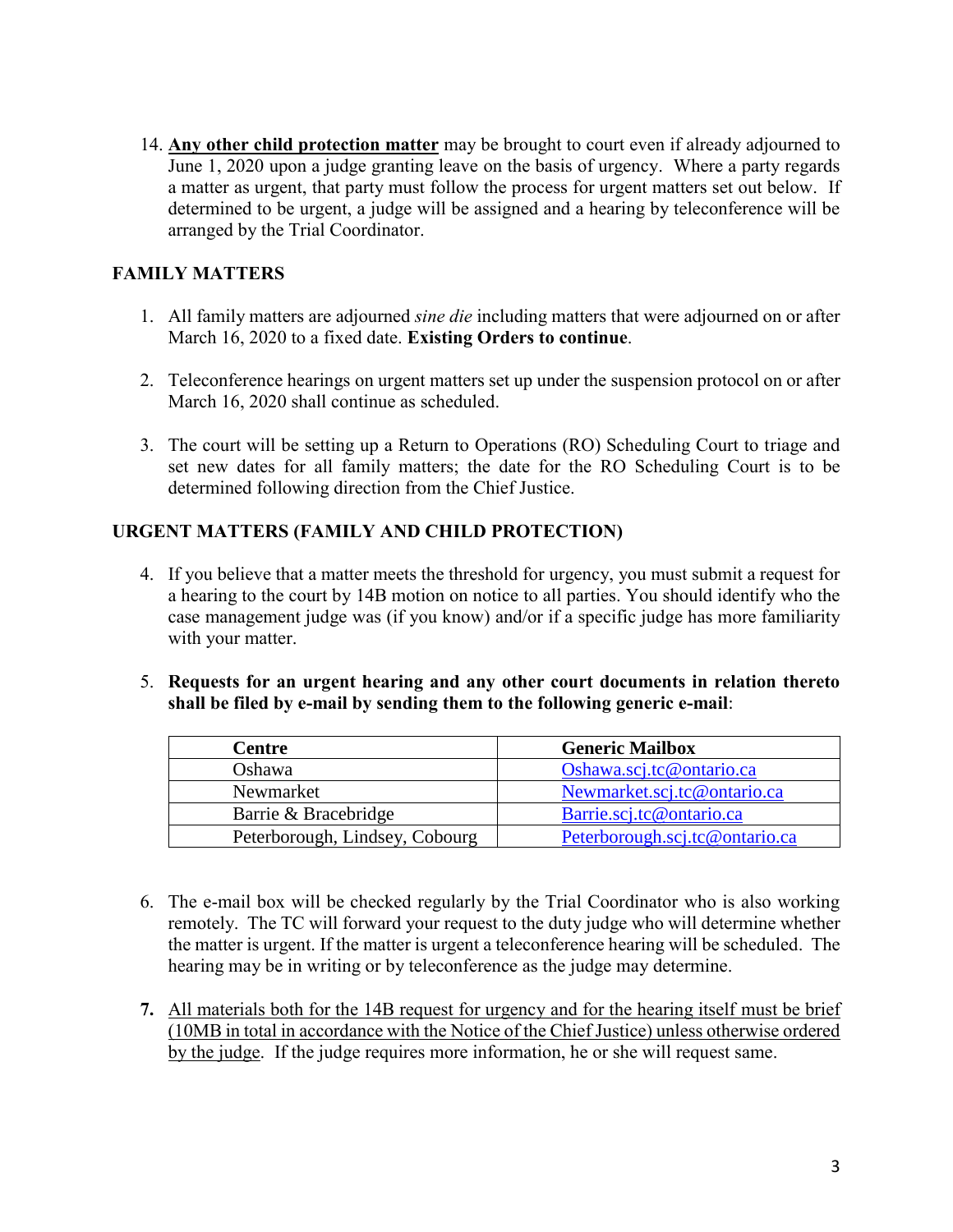8. Please do not e-mail the Trial Coordinator directly about requests for urgent hearings. If you have questions that are not answered by this Notice or by the Chief Justice's Notice to the Profession, please send an e-mail to the applicable generic e-mail address above.

## **EX PARTE MOTIONS**

- 9. Urgent e*x parte* motions should be submitted to the applicable generic e-mail address set out above. The motion will be forwarded to the duty judge.
- 10. The Trial Coordinator will then deliver the endorsement to the moving party by email. The judge who determines the matter will also determine how the order should be served on the other party. Court staff are available to serve restraining orders at this time. You should not assume that the court administration is available for service of other orders and you should make proposals as to how the order and materials should be served.
- 11. A date will also be set by the Trial Coordinator to have the order reviewed within 14 days per Rule 14(14) of the Family Law Rules. All new materials in relation to the review shall be filed by email to the applicable generic e-mail address. The review shall take place by teleconference.

# **MATERIALS**

- 12. Only materials that are filed in support of a request for an urgent hearing or for an urgent hearing that has been scheduled should be sent to the generic e-mail box. These e-mail addresses are not for general filings.
- 13. The e-mail box cannot accept attachments in excess of 10 MB.
- 14. Please ensure that the documents are clearly labelled. The subject line of the email must contain the file number and parties' names. Example: FC-20-00000503-0000 DOE vs. DOE.
- 15. As the judge will not have access to the court file, you should include copies of the previous, relevant court orders.

## **TELECONFERENCES**

- 16. If a hearing by teleconference is required, the Trial Coordinator will provide all parties and counsel with a dial in number and a pin code to use. The judge shall be the host/moderator of the conference.
- 17. The number of conference call lines available is very limited and the lines are being used for hearings in all lines of business: family, criminal and civil. Efforts are being made to arrange for more phone lines. However, the time currently available for teleconferences will be necessarily abbreviated.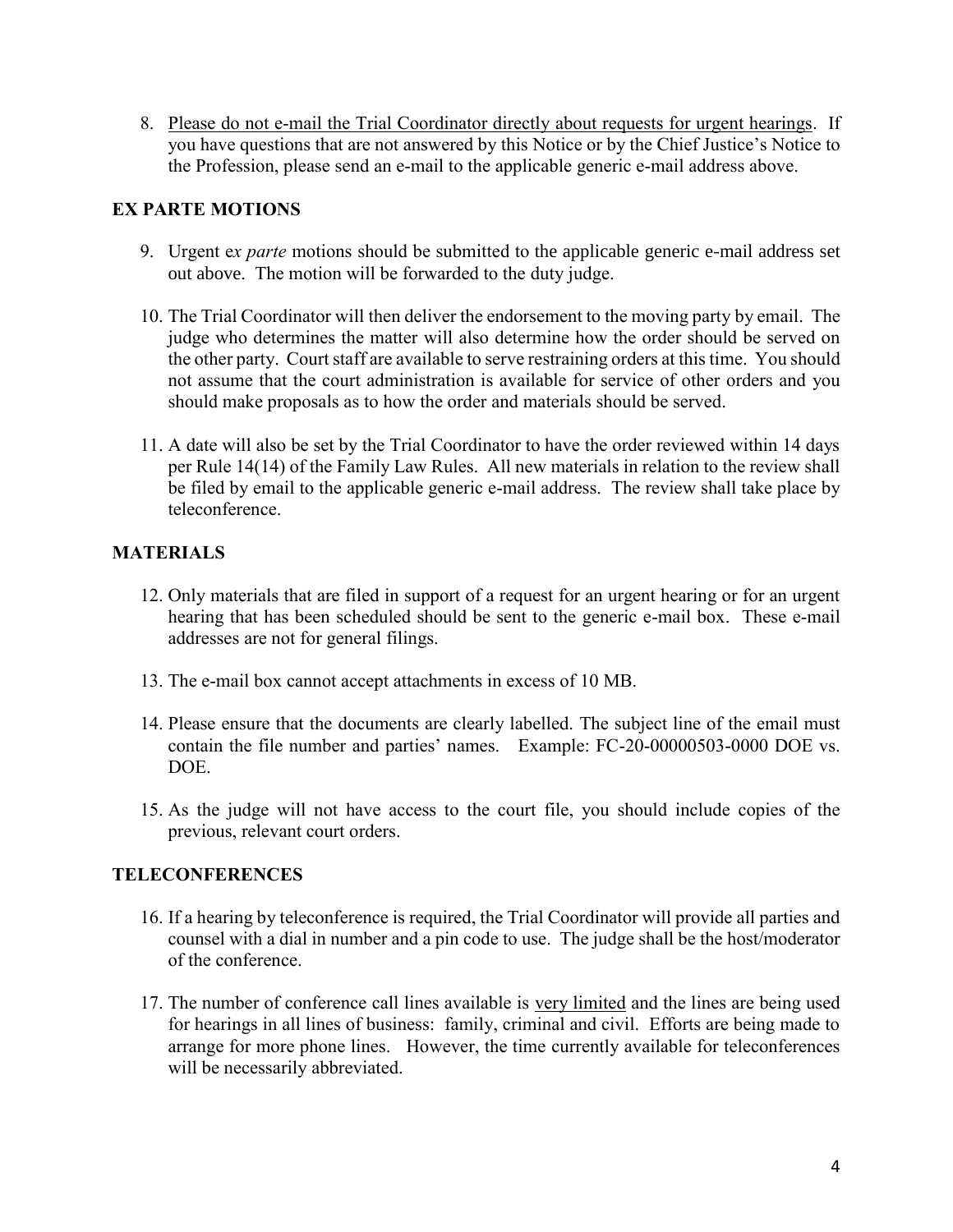- 18. You are asked not to phone in more than 5 minutes in advance. There have been some difficulties in accessing the phone lines; if you cannot connect initially, please make several attempts before notifying the Trial Coordinator.
- 19. Unless otherwise advised by the judge, the conference call will be recorded.
- 20. Please remember that this teleconference is still a formal court event that replaces an inperson attendance.

## **MATTERS ON A TRIAL LIST**

- 21. There are no trials until further notice.
- 22. New trial dates will be set at the Return to Operations Scheduling Court.

### **RESOURCES FOR SELF-REPRESENTED PARTIES**

- 23. On-site duty counsel and advice lawyer services are not available at this time.
- 24. Self-represented parties can be directed to Legal Aid Ontario: 1-866-874-9786 for assistance.
- 25. Legal Aid Ontario has recently advised that summary legal advice services will be available through their telephone lines regardless of financial eligibility, but still subject to subject matter restrictions. Information about access to these services is available at:

[https://www.legalaid.on.ca/news/changes-to-summary-legal-advice-services-at-legal-aid](https://can01.safelinks.protection.outlook.com/?url=https%3A%2F%2Fwww.legalaid.on.ca%2Fnews%2Fchanges-to-summary-legal-advice-services-at-legal-aid-ontario-due-to-covid-19-pandemic%2F&data=02%7C01%7CVaia.Pappas%40ontario.ca%7C80c538d72f8d45fd9a4008d7d04cc9d3%7Ccddc1229ac2a4b97b78a0e5cacb5865c%7C0%7C0%7C637206900525587081&sdata=6hknX3bbZqdq9JtWgXCqms%2FV2XHzE%2BWHJBzhM3DjV6g%3D&reserved=0)[ontario-due-to-covid-19-pandemic/](https://can01.safelinks.protection.outlook.com/?url=https%3A%2F%2Fwww.legalaid.on.ca%2Fnews%2Fchanges-to-summary-legal-advice-services-at-legal-aid-ontario-due-to-covid-19-pandemic%2F&data=02%7C01%7CVaia.Pappas%40ontario.ca%7C80c538d72f8d45fd9a4008d7d04cc9d3%7Ccddc1229ac2a4b97b78a0e5cacb5865c%7C0%7C0%7C637206900525587081&sdata=6hknX3bbZqdq9JtWgXCqms%2FV2XHzE%2BWHJBzhM3DjV6g%3D&reserved=0)

<https://www.legalaid.on.ca/fr/news/annonce-a-lintention-des-intervenants/>

26. The Law Society of Ontario in conjunction with others is offering an emergency service to connect self-represented litigants with family lawyers, working on a pro bono basis, who will provide 30 minutes of legal advice specific to determining whether or not their family court matter is urgent and referrals to other available legal services. Self-represented parties can call:

Toll-free: 1-800-268-7568 General: 416-947-3310

### **MEDIATION/ Information and Resource Coordinators**

27. Off-site mediation services may continue to be available with strict protocols for sanitizing and social distancing, and strict cancellation policies in the event of symptoms. On-site mediation has been suspended until further notice.